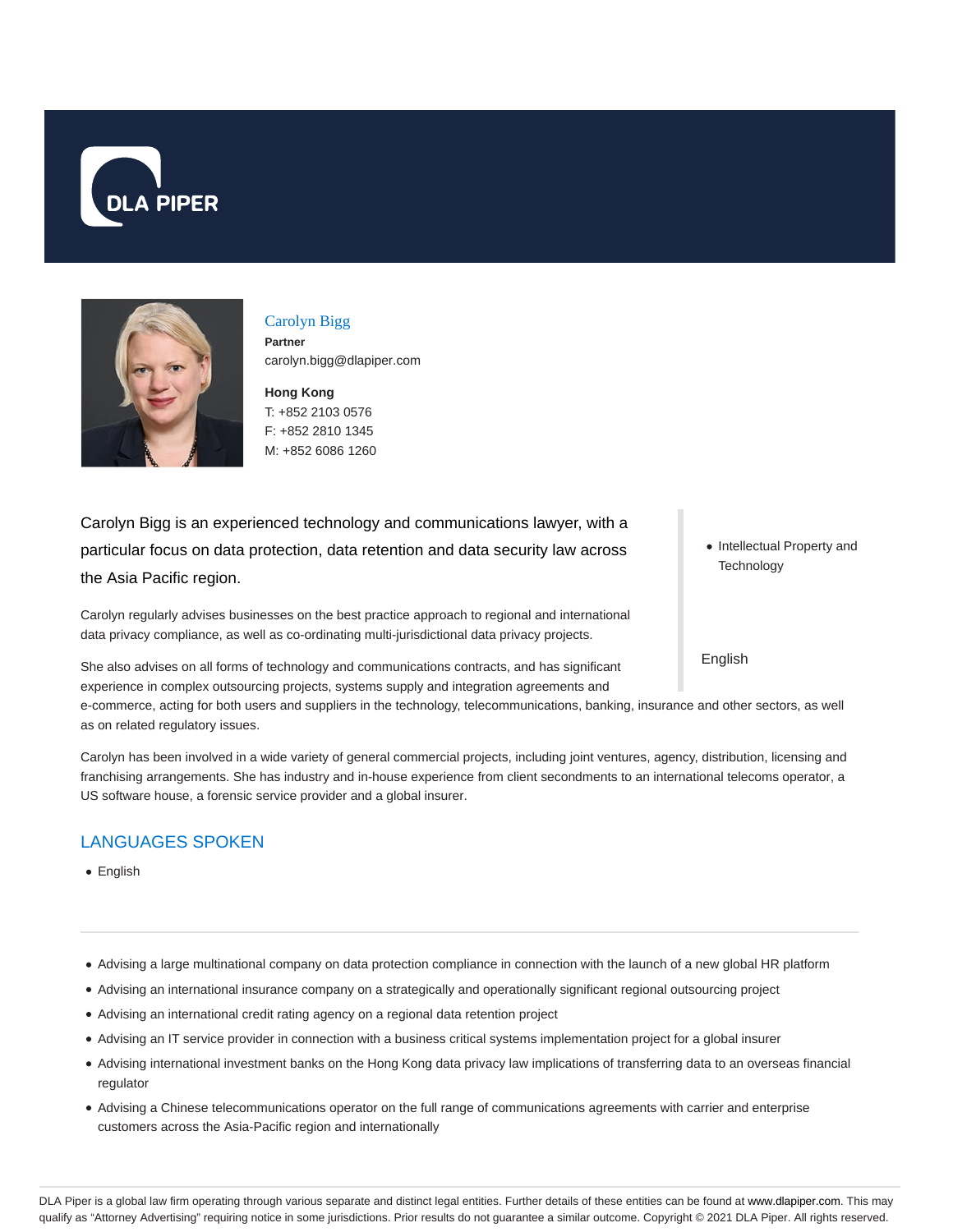## Professional Qualifications

- Solicitor of the High Court of Hong Kong, 2010
- Solicitor of the Senior Courts of England and Wales, 2003

### **Education**

University of Cambridge, B.A. Hons, M.A. (Cantab)

### **INSIGHTS**

## Publications

**Managing Business Related and Personal Data**

#### 27 September 2021

With the introduction of the new Data Security Law and the Personal Information Protection Law (to come into effect on 1 November 2021), companies doing business in China may face more intense scrutiny on how business related and personal data are handled when conducting internal investigations in China.

**Navigating China Episode 20: PIPL has finally arrived, bringing helpful clarification (rather than substantial change) to China's data privacy framework**

#### 24 August 2021

Navigating China: The digital journey

In good news for organisations handling personal information, China's Personal Information Protection Law (PIPL) was finalised on 20 August 2021, and will come into force on 1 November 2021.

**Navigating China Episode 19: China's new Data Security Law: what multinational businesses need to know**

#### 22 June 2021

Navigating China: The digital journey

China's Data Security Law (DSL) has come into force and takes effect on 1 September 2021. The speed of its passing has left multinational businesses scrabbling to understand the key compliance obligations.

**Compare contract law around the world with our Global Contract Laws Guide**

#### 1 June 2021

DLA Piper is pleased to announce the launch of our updated Global Contract Laws guide.

The guide has been updated to reflect the changes in legislation in over 45 countries and in response to significant geopolitical events such as Brexit.

**GDPR Snapshot vlog series 2021: Hong Kong**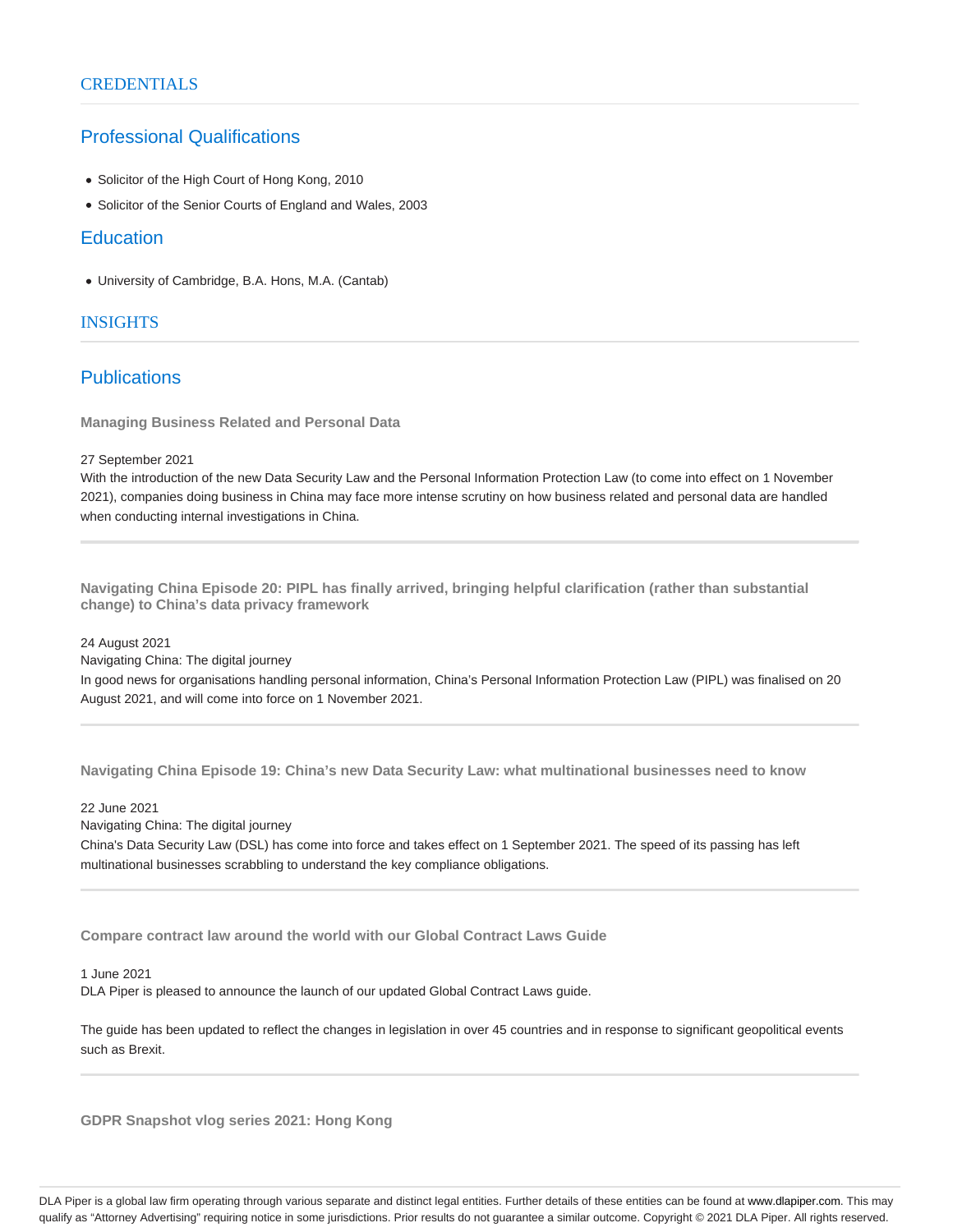31 May 2021 GDPR Snapshot vlog series 2021 In this vlog, Hong Kong partner, Carolyn Bigg, explores the impact and challenges of GDPR in Hong Kong.

**Navigating China Episode 17: China's Draft Privacy and Security Laws**

4 May 2021 Navigating China: The digital journey The Draft Personal Information Protection Law (Draft PIPL) will – once passed – become the first comprehensive personal data protection law in China.

**Episode 16: New data classifications and data localisation for financial institutions in China**

#### 21 April 2021

Navigating China: The digital journey Important new guidelines outlining how personal and other types of financial information should be handled by financial institutions throughout the data lifecycle have just come into force in China, including a new data localisation obligation.

**Episode 15: Comprehensive New E-Commerce Rules Introduced**

#### 23 March 2021 Navigating China: The digital journey

Operators of e-commerce platforms, websites and apps in China, and those using third party e-commerce, social media or livestreaming platforms to sell their products and services in China, must update their operations, services and systems in advance of wide-ranging new rules.

DLA Piper is a global law firm operating through various separate and distinct legal entities. Further details of these entities can be found at www.dlapiper.com. This may qualify as "Attorney Advertising" requiring notice in some jurisdictions. Prior results do not guarantee a similar outcome. Copyright © 2021 DLA Piper. All rights reserved.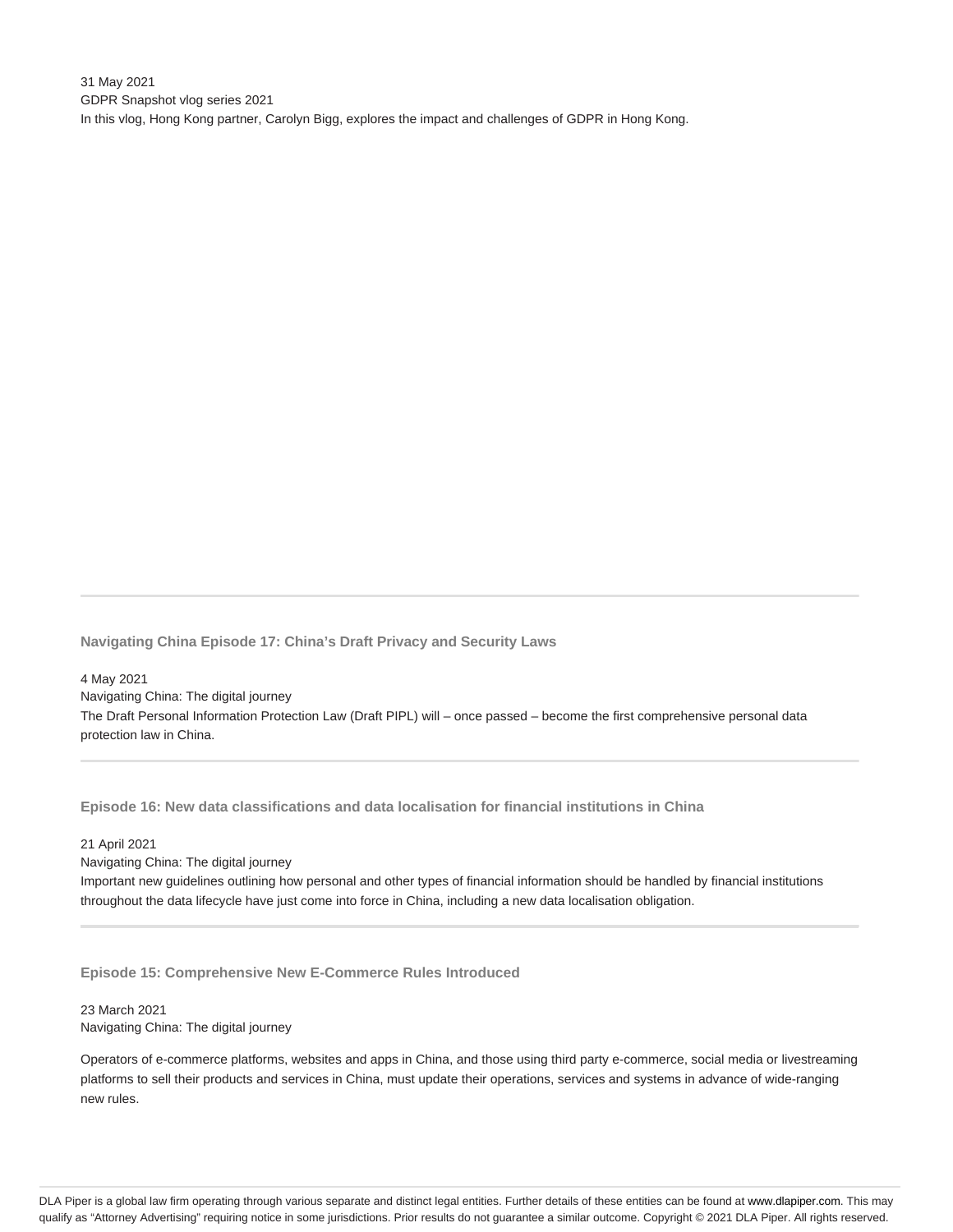**Navigating Asia-Pacific data breach notification requirements**

2 December 2020

Data breach notification obligations throughout Asia-Pacific are in a state of flux, with several jurisdictions either introducing new requirements or updating their existing regimes in late 2020 and 2021. Our interactive map contains the current state of data breach notification requirements in key jurisdictions throughout the Asia-Pacific region.

**Navigating China Episode 14: New draft national, harmonised data protection law for Mainland China**

#### 23 October 2020

Navigating China: The digital journey

A first national level personal information protection law for Mainland China has been published, reinforcing and heightening existing data protection compliance obligations for organisations doing business in China.

**Singapore: Imminent Changes to the Personal Data Protection Act 2012 (PDPA)**

#### 16 October 2020

On 5 October 2020, the Singapore Personal Data Protection (Amendment) Bill (Bill) was tabled in Parliament for the first reading. It is expected that the Bill will be passed before the end of the year if not sooner.

- Asia correspondent for Privacy & Data Protection journal.
- Author of a chapter on services agreements for the Law Society's Commercial Law Handbook (2009)
- Co-authored a chapter on rights of access to information in the Law Society's Freedom of Information Handbook (2nd edition 2008)
- . "The right to be forgotten: the Asian perspective", published in Privacy & Data Protection journal (April 2016).

## Events

### **Previous**

**PIPL has finally arrived - changes to China's data privacy framework**

2 September 2021 Webinar

**EDPB, SCCs and Brexit: The future of global data transfers**

8 July 2021 Webinar

Carolyn is a regular speaker at external conferences, client training and internal seminars on a variety of technology and data topics,

DLA Piper is a global law firm operating through various separate and distinct legal entities. Further details of these entities can be found at www.dlapiper.com. This may qualify as "Attorney Advertising" requiring notice in some jurisdictions. Prior results do not guarantee a similar outcome. Copyright @ 2021 DLA Piper. All rights reserved.